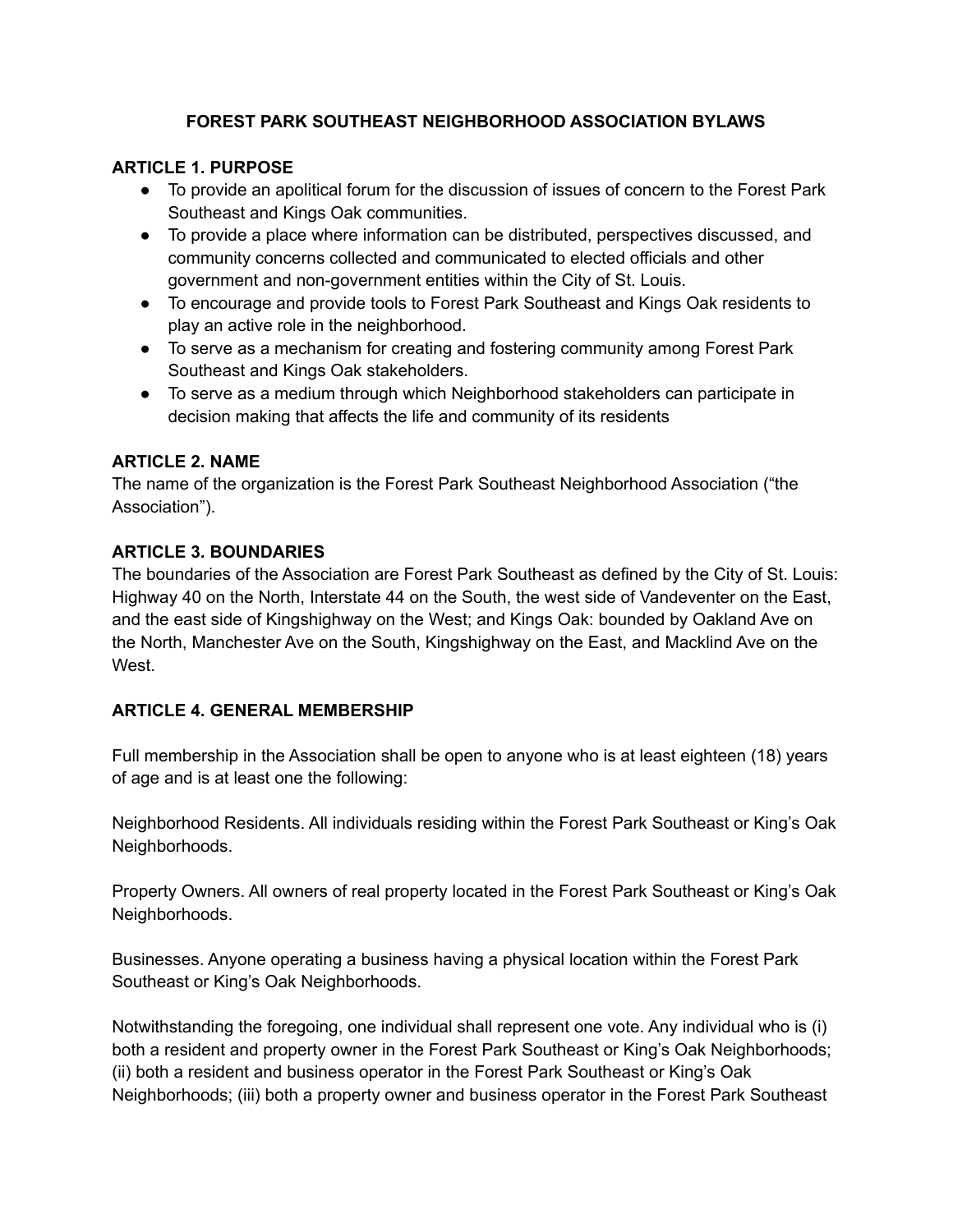or King's Oak Neighborhoods; or (iv) a resident, property owner and business operator within the Forest Park Southeast or King's Oak Neighborhoods; or (v) an owner of multiple properties or businesses within the Forest Park Southeast or King's Oak Neighborhoods shall be entitled to only one (1) vote as a member of the Corporation.

Members must cast their own vote in person or by virtual presence if the meeting is occuring remotely. There is no voting allowed by proxy.

Payment of membership dues is required to be a full member, vote on Association business, run for Board office, or serve on an Association committee. Dues amount shall be set by a majority vote of the general membership.

## **ARTICLE 5. BOARD MEMBER DUTIES AND POSITIONS**

The Board is the governing body of the Forest Park Southeast Neighborhood Association.

- Board Member Duties
	- All Board members agree to serve a 1-year term.
	- Each member of the Board shall read, support, follow the "Meeting Ground rules", and "Board Code of Conduct."
	- Each member of the Board shall have a copy of the Bylaws.
	- Each member of the Board shall commit to attending all meetings of the Association.
	- Each member of the Board shall understand their particular role, prepare appropriately for meetings, and do their prescribed duties.
- Board Officers
	- **President**: The President shall convene regularly scheduled Board meetings; preside or arrange for other members of the Board to preside at each meeting in the following order: Vice-President, Secretary, and Treasurer; set meeting dates and locations; appoint committees; serve as ex-officio member of all committees; call special meetings as necessary; assist Secretary in preparing agenda for Board meetings; assist in conducting new Board member orientation; act as a spokesperson for the Association; meet with local business owners and residents to determine wants/needs/issues in the community; and be co-signer on the Forest Park Southeast Neighborhood Association bank account and all financial transactions.
	- **Vice President**: The Vice-President shall take the place of the President when President is absent or incapacitated; keep and update a database with the contact information of all members; send out minutes to general members; provide notice to the general membership of special meetings of the Board and/or of committees when such notice is required; answer all email addressed to the Association on the website; and moderate and maintain all social media sites sponsored by the Association.
	- **Secretary**: The Secretary shall keep records of Board actions; oversee the taking of minutes at all Board meetings; send out meeting announcements to the Board;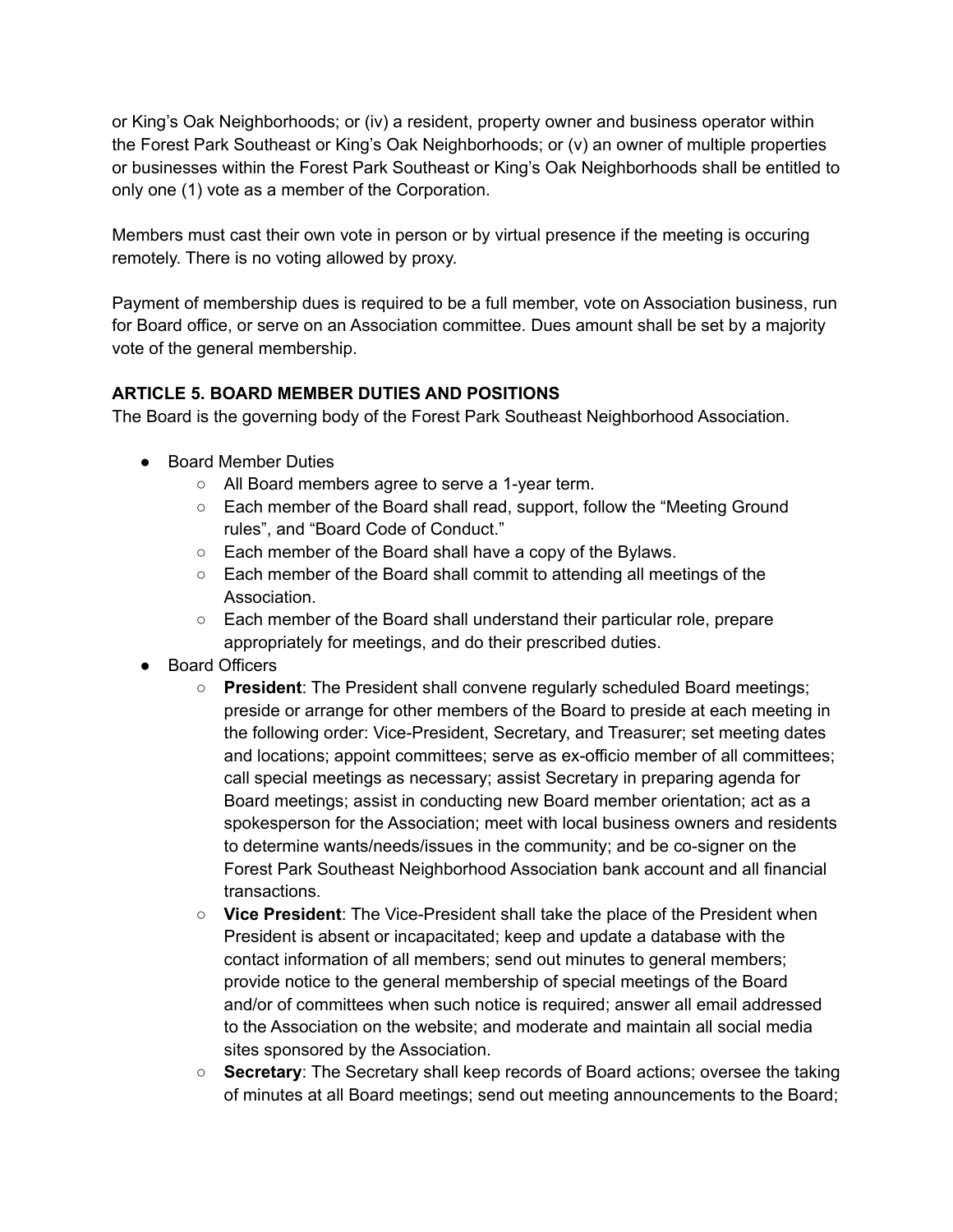distribute copies of minutes and the agenda to each Board member; maintain all Board records and ensure their accuracy; coordinate agenda with other Board members; send agenda to Board members one week prior to meetings; act as meeting facilitator at General Body meetings or delegate that responsibility to another member; oversee the taking of minutes at general meetings; and assume responsibilities of the President in the absence of the President and Vice-President.

- **Treasurer**: The Treasurer shall keep a record of the association receipts; help develop fundraising plans; make financial information available to Board members and the public; understand financial accounting for nonprofit organizations; serve as financial officer of the organization; keep records of all moneys received and owed; collect and encourage payment of money owed; keep track of and give year-end receipts to donors of all tax deductible donations; present supporting documentation of all financial transactions at each Board meeting; and assume responsibilities of the President in the absence of the President, Vice-President, and Secretary;
- **Member-at-Large**: The Member-at-Large shall be assigned special functions and projects as delegated by the President; attend all Board meetings; work on special projects as needed; present concerns and ideas of the general membership to the Board; and represent the interests of the general membership to the board.

### Article 6. Committees

- Election Committee:
	- Formation and dissolution: The Election Committee shall be formed annually at the September General Body meeting. The Board shall select a minimum of 3 Association members by majority vote. Election Committee members must not be running for a Board position in the upcoming election. The Election Committee shall be approved or rejected by a majority vote of the general membership. The Election Committee shall be dissolved following completion of the election.
	- Responsibilities: The Election Committee shall be responsible for administering Board elections. Responsibilities include ensuring timely nomination, adjudicating candidate eligibility, preparing election ballots, and counting election ballots
- Ad hoc Committees
	- Formation and dissolution: Ad hoc committees shall be formed by a majority vote of the Board. Chairperson shall be appointed by a majority vote of the Board. Ad hoc committees shall serve in perpetuity unless dissolved by a majority vote of the Board and general membership or a majority vote of the committee. If dissolution occurs by committee vote, dissolution must be conveyed in writing to the Board.
	- Responsibilities: Ad hoc committees shall be responsible for drafting a mission statement detailing committee goals and scope, subject to approval by a majority vote of the Board and maintaining publicly available meeting minutes, and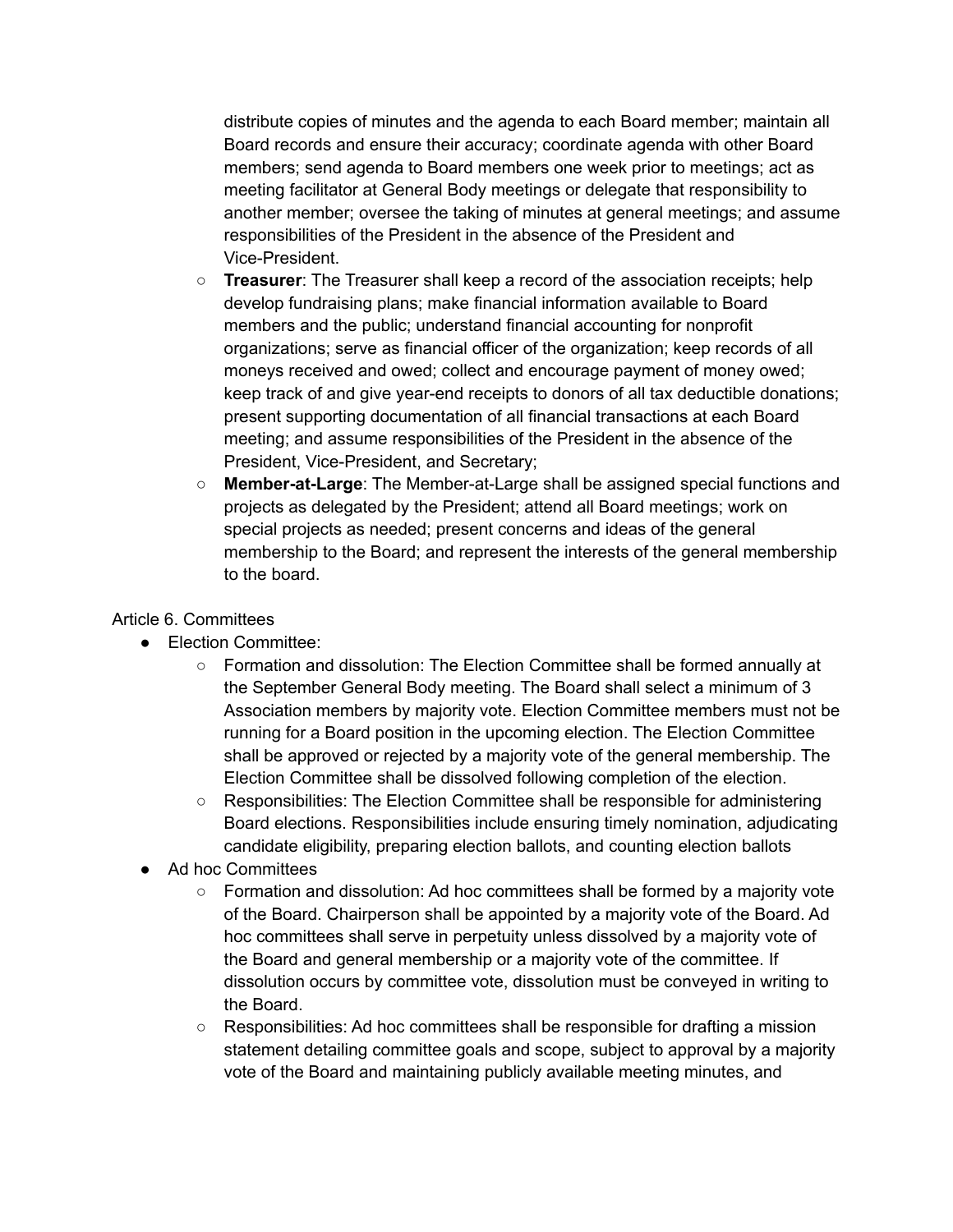communicating meeting times and locations to the Secretary at least 1 week prior to meeting except in cases of emergency.

○ All committee meetings shall be open to the general membership.

## **ARTICLE 7. MEETINGS (BOARD, GENERAL BODY, SPECIAL, ANNUAL)**

- Quorum
	- A quorum shall be present at any Board, General Body, or Special meeting in order for association business to be conducted. A majority vote of the Board members present in a quorum is needed to approve any association business not otherwise specified in the Bylaws herein.
	- A quorum for a Board meeting shall consist of 3 or more Board members.
	- A quorum for a General Body or Special meeting shall consist of 3 or more Board members plus 6 or more general members.
- **Board Meetings** 
	- Board meetings shall occur at least once per month at a time and place agreed upon by Board members.
	- Board meetings are open to the general membership. Meeting dates and locations will be publicly available at least 1 week prior to meeting except in cases of emergency.
	- All votes conducted at Board meetings are public and shall be recorded in publicly available meeting minutes.
	- Each board member shall have one vote in all matters. There shall be no voting by proxy.
- General Body Meetings
	- General Body meetings will be held on the third Tuesday of each month and at other times as deemed necessary. General Body meetings may be canceled or rescheduled by a majority vote of all board members present in a quorum at a General Body meeting.
	- $\circ$  General Body meetings shall be held within a facility located within the Forest Park Southeast and Kings Oak neighborhood boundaries.
	- Notice of General Body meetings shall be provided to Board members and general members at least seven days in advance.
	- All meetings shall be open to the public.
	- $\circ$  The board shall organize and conduct all meetings in accordance with the "Ground Rules".
	- The Secretary shall prepare an agenda in advance and distribute to all members. The agenda will be publically available at least 1 week prior to meeting.
	- General members may submit items for the agenda to the Secretary no later than two weeks prior to the meeting
	- The Treasurer shall make a report at each General Body meeting detailing income and expenses since previous meeting, even if none, and overall Association balance. In the Treasurer's absence another Board member may give this report.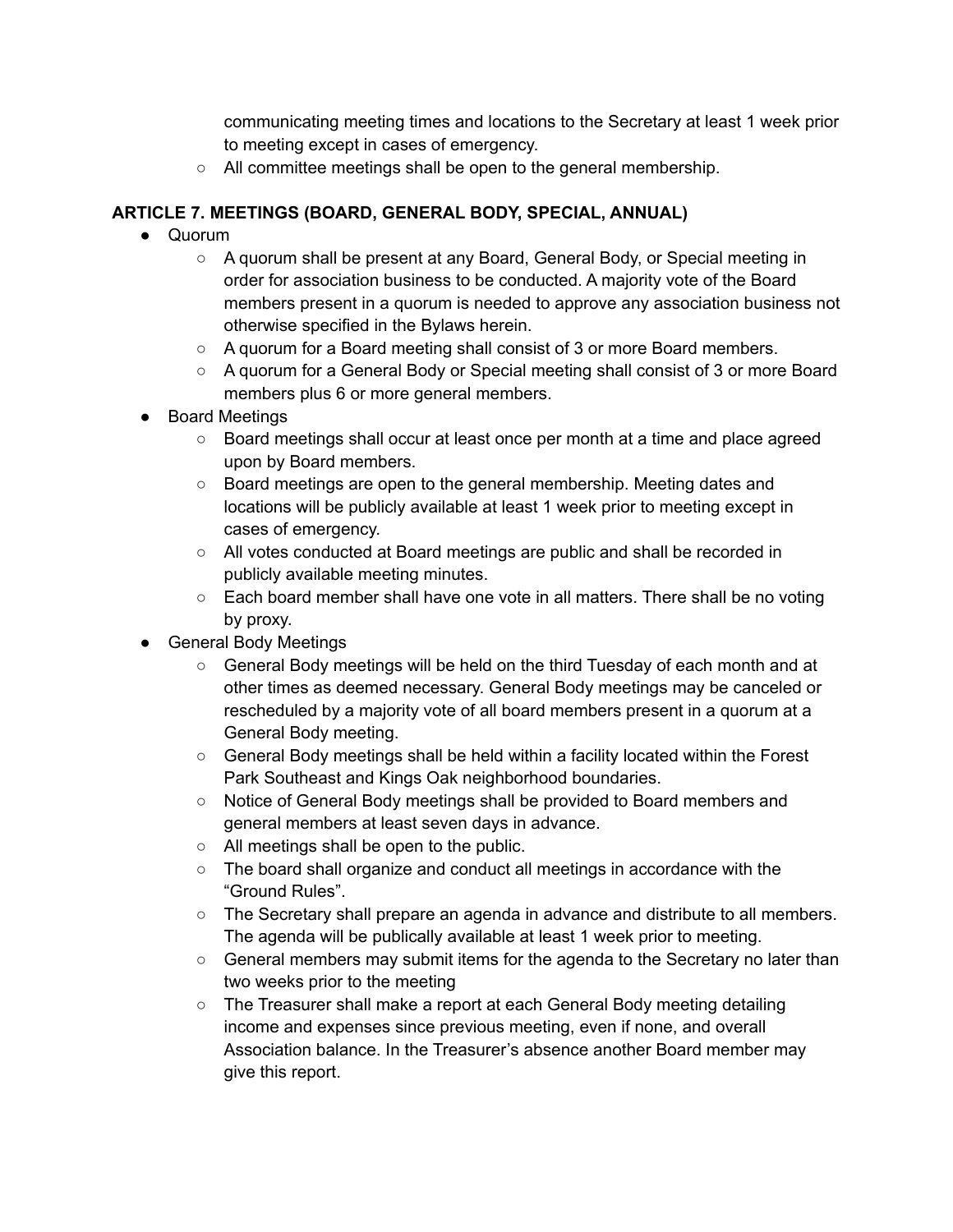- A General Body vote must be announced at the previous month's General Body meeting, except in cases of emergency as designated by a majority vote of the Board.
- The results of all votes taken at General Body meetings shall be recorded in the minutes of the meeting. Provisional minutes shall be publically available within 1 week of meeting.
- The Board shall approve General Body meeting minutes by majority vote at the following Board meeting.
- Annual Meeting
	- $\circ$  In the month of November, the Annual Meeting shall be held in conjunction with the General Body meeting, at which time new officers will be elected and a full and complete Annual Accounting of the finances of the Association shall be made to the Board and general membership.
- Special Meeting
	- Special meetings may be called at any time by the President. Also, Board members may request a Special meeting in writing. In all cases, Special meetings shall be limited to the stated purpose, which must be communicated in advance to all Board members.
	- $\circ$  Special meetings are open to general membership. Meeting time and location should be announced to the general membership at least one week prior to meeting, except in cases of emergency as designated by majority vote of the Board.

### **ARTICLE 8. BOARD ELECTIONS**

Board elections shall held at the November Annual meeting

In order to seek office, a candidate must be a full member of the Association.

Nominations for Board positions shall open at the September General Body meeting where the Election Committee is formed. Nominations are accepted at both the September and October General Body meetings. Nominations are closed at the end of the October General Body meeting. No nominations will be accepted following the close of the October General Body meeting.

A member may nominate self or be nominated by another association member. The member must be present to be nominated by another member. A member may nominate self during a General Body meeting. If a member cannot attend the General Body meeting but would like to seek office, the member must provide a written statement to the Board and Election Committee to be read to the general membership at the General Body September or October meeting.

Election shall be by secret ballot. Ballots will be prepared in advance of the November Annual Meeting.

Members must be present to vote. Voting by proxy is not allowed.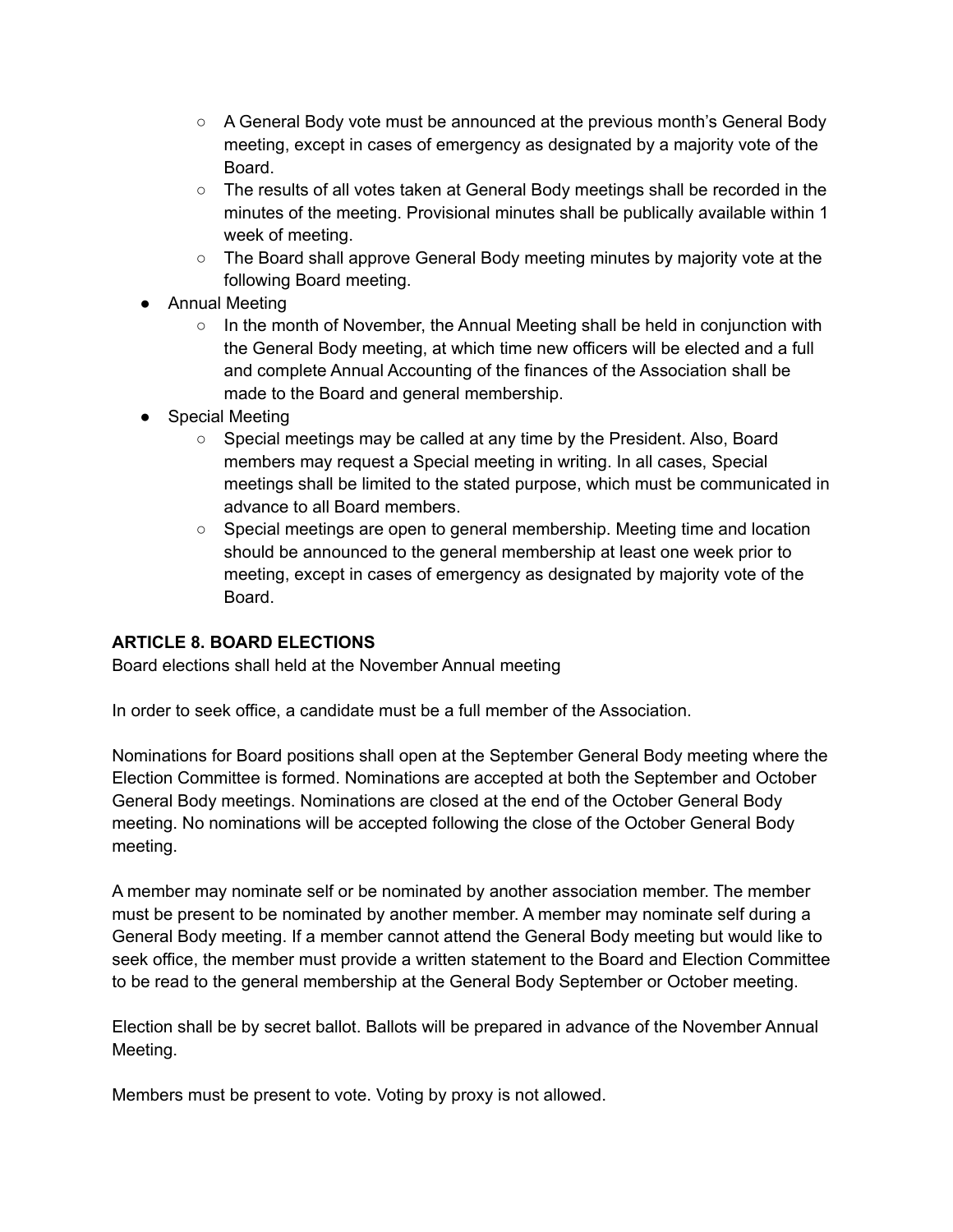Votes shall be tabulated independently by each member of the Election Committee. Any candidate wishing to contest the vote count shall be allowed to verify ballot count or appoint a representative to verify the ballot count.

Election results shall be announced by the close of the November meeting.

Newly elected Board members shall begin their term at the open of the following General Body meeting.

#### **ARTICLE 9. RESIGNATION OR REMOVAL OF A BOARD MEMBER**

A Board member may resign at any time via written correspondence sent to all Board members.

A Board member is not absolved of responsibility until the member receives written acknowledgement of resignation by the Board.

Any Board member who fails to attend three (3) Board meetings without being excused by the Board shall constitute an automatic resignation.

If a member of the Board does not fulfill duties required as described in Article V, that member and the general membership shall be notified in writing of the General Body meeting at which removal from office will be discussed and voted upon at least 1 month prior to the meeting. At that meeting, the Board member may present statements in an effort to retain the position.

Removal will occur if so voted by majority of the general members present at the General Body meeting.

Nominations will be accepted at the General Body Meeting at which removal occurs. Vacancies shall be filled by a majority vote of general members at the same meeting, and the elected board member shall serve until the next Annual Meeting.

#### **Article 10. Bank Account**

The Board may select a bank for the purpose of opening a bank account and maintaining a checking or savings account.

The bank account shall be in the name of the organization and have the President and Treasurer as co-signers. In the event of leadership change, whether following an election, resignation, or officer removal, the outgoing and incoming officers shall arrange a mutually agreeable time to transfer account control within 1 month of election.

Funds in the bank account shall be managed and withdrawn on checks signed by the Treasurer and President.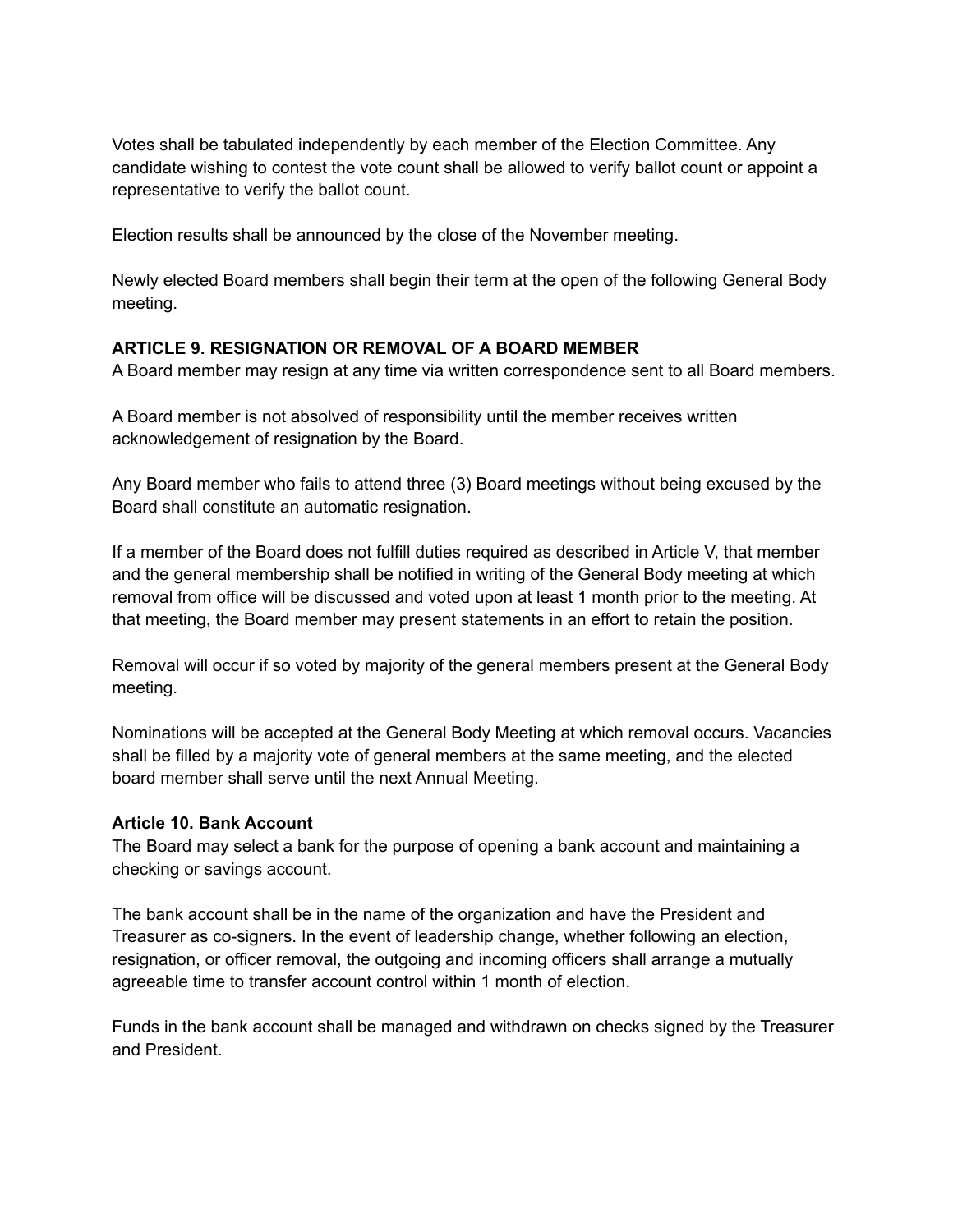No checks shall be written for over one hundred dollars without first providing a written estimate or bill of cost. Any request for reimbursement for costs from the account must be accompanied by a written receipt of purchase.

Any income and expenditures shall be reported at the following General Body meeting.

## **ARTICLE 11. AMENDMENTS**

These Bylaws and the attached "Meeting Ground Rules" may be amended by a majority vote of Board members present in a quorum.

Proposed amendments must be introduced and discussed at a General Body meeting where quorum is met. A Board vote may not be taken on the proposed amendment until the following Board meeting.

General members may propose Bylaw amendments during any regularly scheduled General Body meeting. Amendments will be voted on at the following regularly scheduled General Body meeting where quorum is met.

Newly adopted amendments shall become effective immediately unless the amendment provides otherwise.

The Secretary shall append, or attach the amendment to the Master Copy of the Bylaws, and distribute a written copy of the amendment to each of the board members. Bylaws will be posted publicly.

## **ARTICLE 12. BOARD CODE OF CONDUCT Board Members Shall:**

- Always strive to serve the best interests of the association regardless of personal interest.
- Use sound and ethical judgment to make the best possible decisions for the association, taking into consideration all available information, circumstances, and resources.
- Act within the boundaries of their authority as defined by law and the association bylaws.
- Actively solicit feedback from residents about issues and decisions facing the neighborhood and the association.
- Perform their duties without bias for or against any individual, group of owners, or non-owner residents.
- Disclose personal or professional relationships with any company or individual who is seeking a business relationship with, or endorsement from the association.
- Disclose any perceived or potential transactions or gifts from owners, residents, contractors, or suppliers that could pose a conflict of interest or impact decision making.
- Support all duly adopted board decisions—even if the board member was in the minority and dissented from the decision.

## **Board Members Shall Not:**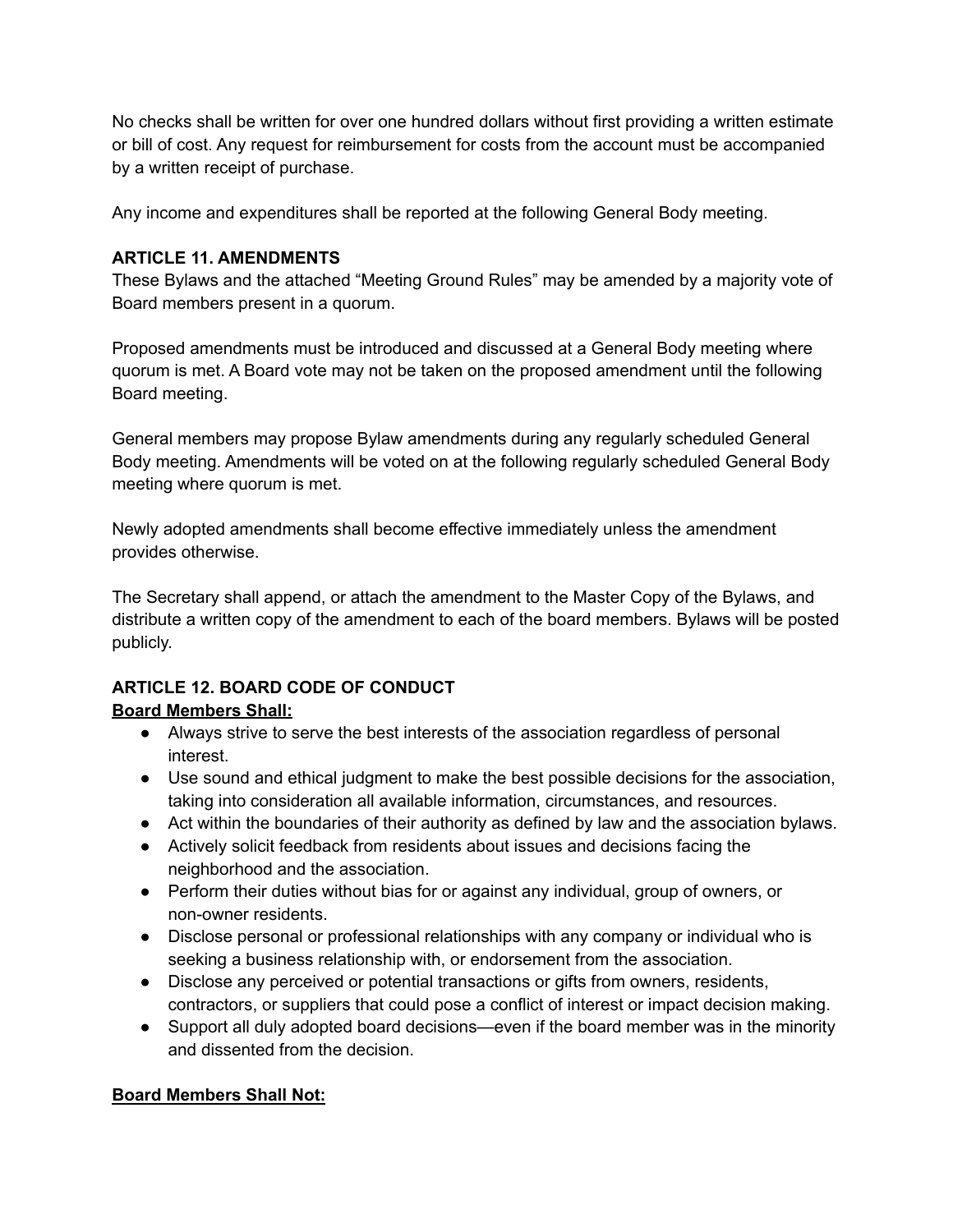- Reveal confidential information provided by contractors or share information with those bidding for association contracts, unless specifically authorized by the board.
- Make unauthorized promises to a contractor or bidder.
- Advocate or support any activity that violates a law, regulatory requirement, or association bylaws.
- Use their positions or decision-making authority for personal gain or to seek advantage over another owner or non-owner resident.
- Spend unauthorized association funds for their own personal use or benefit.
- Misrepresent known facts in any issue involving association business.
- Divulge personal information about any association owner, resident or employee that was obtained in the performance of board duties.
- Make personal attacks on colleagues, staff, residents, guests, or speakers.
- Harass, threaten or attempt through any means to control or instill fear in any board member, owner, resident, employee or contractor.
- Speak for the Board unless an official stance has been approved by the Board. Approved Board statements should be presented beginning with "The Board…"

## **ARTICLE 12. EFFECTIVE DATE AND TERM**

This association and its Bylaws shall exist in perpetuity until the organization is dissolved by its board or the state.

These Bylaws were approved and adopted by the board members of the Forest Park Southeast Neighborhood Association on INSERT DATE. These Bylaws become effective immediately.

In Witness thereof, the board members have set their hands, their titles, and the date below:

| Signature | <b>Title</b> | Date |
|-----------|--------------|------|
| Signature | <b>Title</b> | Date |
| Signature | <b>Title</b> | Date |
| Signature | <b>Title</b> | Date |
| Signature | Title        | Date |

### **Ground Rules for Meeting Attendance and Participation**

- 1. All meetings are open to the public and any participant may speak once recognized.
- 2. Participants must maintain decorum:
	- a. Participants should hold all questions until the reports are finished, then raise their hands and wait to be recognized.